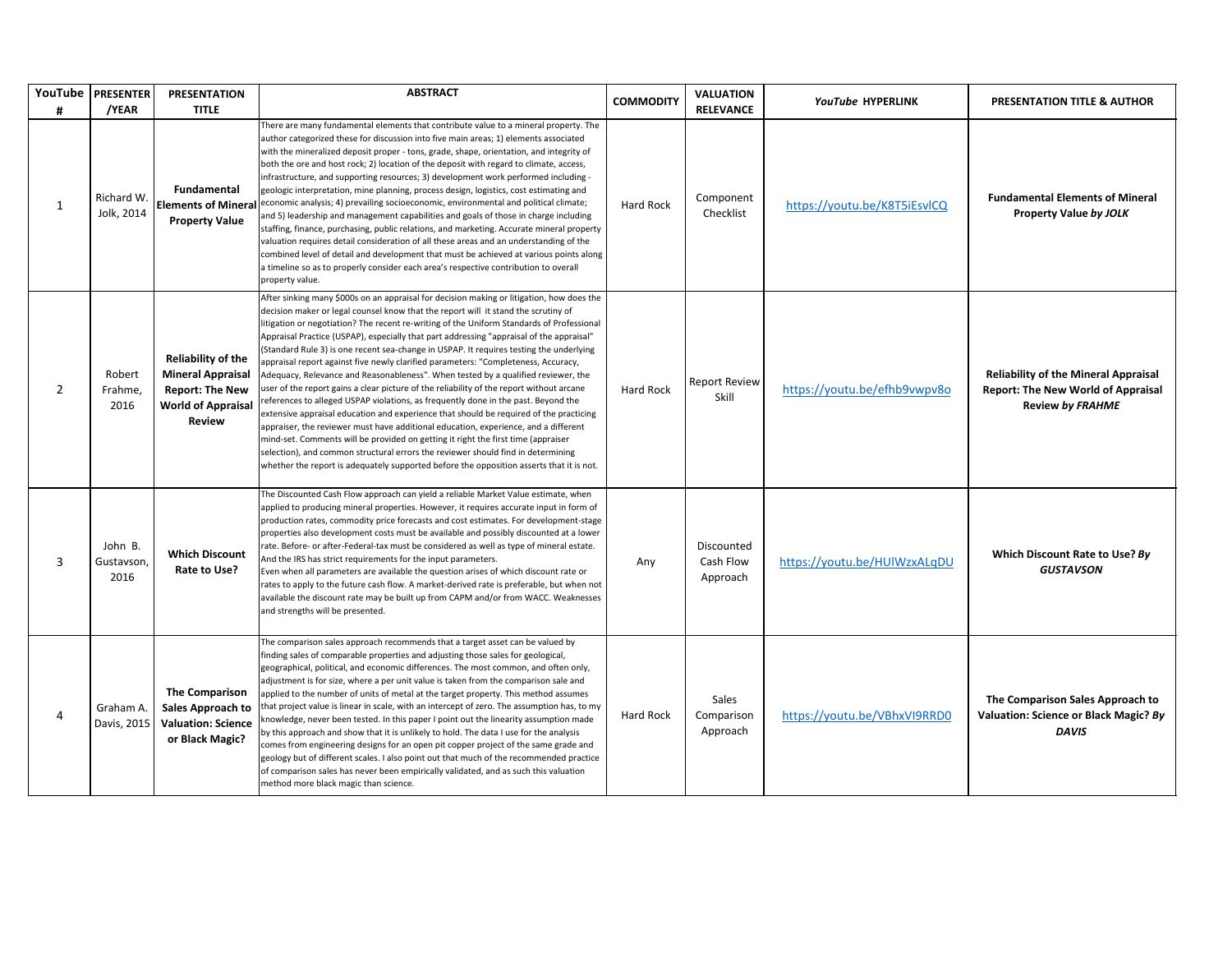| 5              | Daniel<br>Collins,<br>2012                                 | <b>Comparison Of</b><br><b>Market Valuation</b><br><b>Methods And</b><br><b>Applications For</b><br><b>Mineral Properties</b>                | The market valuation of mineral properties utilizes the same three Approaches as<br>conventional real estate valuation, under the USA's Uniform Standards of Professional<br>Appraisal Practice (USPAP), the International Valuation Standards (IVSs), and many other<br>valuation standards. The three valuation approaches are the Cost Approach, the Income<br>Approach, and the Sales Comparison Approach (sometimes called by its business<br>valuation term, the Market Approach). Each Approach contains a number of methods,<br>which are tools in the mineral property valuer's toolbox. Each method has certain<br>applications that are useful under certain circumstances in real property valuation,<br>many of these being specific circumstances when the real property is, or includes, the<br>minerals estate, or an interest in the minerals estate. In this paper, the Author reviews<br>the appropriate circumstances for application of methods within each approach, with<br>primary emphasis on the diverse range of applications of the sales comparison                                                                                                                                                                                                        | Hard Rock              | Valuation<br>Approach<br>Overview           | https://youtu.be/Z43ZjE-w4qY | <b>Comparison Of Market Valuation</b><br><b>Methods And Applications For Mineral</b><br><b>Properties by COLLINS</b> |
|----------------|------------------------------------------------------------|----------------------------------------------------------------------------------------------------------------------------------------------|-----------------------------------------------------------------------------------------------------------------------------------------------------------------------------------------------------------------------------------------------------------------------------------------------------------------------------------------------------------------------------------------------------------------------------------------------------------------------------------------------------------------------------------------------------------------------------------------------------------------------------------------------------------------------------------------------------------------------------------------------------------------------------------------------------------------------------------------------------------------------------------------------------------------------------------------------------------------------------------------------------------------------------------------------------------------------------------------------------------------------------------------------------------------------------------------------------------------------------------------------------------------------------------------|------------------------|---------------------------------------------|------------------------------|----------------------------------------------------------------------------------------------------------------------|
| 6              | <b>Briana</b><br>Lamphier &<br>Edwin C.<br>Moritz,<br>2011 | <b>Highest And Best</b><br><b>Use In Minerals</b><br>Valuation -<br><b>Fundamental Step</b><br>In Approach To<br>Value                       | Highest and best use is a fundamental step in the appraisal process and required under<br>the USPAP standards. Although the subject as it pertains to real estate is widely<br>discussed, there is limited treatment when it comes to mineral rights. This presentation<br>reviews the concept of highest and best use and discusses the general methodology<br>with an emphasis on its application to valuing mineral rights.                                                                                                                                                                                                                                                                                                                                                                                                                                                                                                                                                                                                                                                                                                                                                                                                                                                          | Any                    | Valuation<br>Fundamentals<br>& Report Skill | https://youtu.be/05z8OMGguOI | <b>Highest And Best Use In Minerals</b><br>Valuation by LAMPHIER & MORITZ                                            |
| $\overline{7}$ | Marc P.<br>Springer,<br>2016                               | A Bear Market or<br><b>What the Market</b><br>Will Bear --<br><b>Industrial Mineral</b><br><b>Market Entry and</b><br><b>Absorption Rate</b> | One of the most overlooked concepts of industrial mineral appraisal is market entry.<br>Industrial minerals include low unit-value construction aggregate and fill material to<br>high value fillers/extenders and chemical-grade mineral deposits containing unique or<br>special properties<br>suitable for end-users requirements.<br>Mineral property owners commonly fail to consider, among other cost and timing<br>related issues, realistic marketability and absorption rate attributes when valuing<br>ndustrial mineral properties for sale. The dynamic relationship between mineral<br>producers and consumers requires mineral property valuers to examine closely the<br>supply/demand dynamics, matching a subject mineral deposit with end-use product<br>requirements, and existing competitive contractual relationships for target markets.<br>When large value disparities exist between industrial mineral property appraisals, the<br>difference is often reconciled by a comprehensive feasibility analysis, which considers<br>realistic market attributes. The Security Exchange Commission generally requires sales<br>contracts, in addition to feasibility analyses, as reserve calculation criteria for U.S.<br>industrial mineral property investments. | Industrial<br>Minerals | Importance of<br><b>Market Focus</b>        | https://youtu.be/qsUKiS14-6A | A Bear Market or What the Market Will<br><b>Bear by SPRINGER</b>                                                     |
| 8              | David M.<br>Abbott, Jr.,<br>2015                           | <b>Enforceable Codes</b><br>of Professional<br>Ethics -- Why, How,<br>and in Practice                                                        | Those organizations seeking recognition from regulators like the Canadian Securities<br>Administrators for NI 43-101 need to have an enforceable code of ethics providing for<br>discipline of members who violate the code regardless of the disciplined member's<br>residence or where the property is located. The organization should have disciplinary<br>procedures setting out the disciplinary process, the rights of those alleged to have<br>violated the code, appellate procedures, and potential sanctions. Once a code of ethics<br>and related disciplinary procedures are adopted, the organization's membership should<br>be aware of several important aspects of their implementation. Investigations take time,<br>frequently months. Because investigations should be conducted confidentially, those<br>who have made allegations or those who know about particular cases often become<br>mpatient because resolution doesn't occur within a short period of time.                                                                                                                                                                                                                                                                                               | Any                    | Professional<br>Ethics                      | https://youtu.be/z5WKsK5CdEA | <b>Enforceable Codes of Professional Ethics</b><br>-Why, How, and in Practice by ABBOTT                              |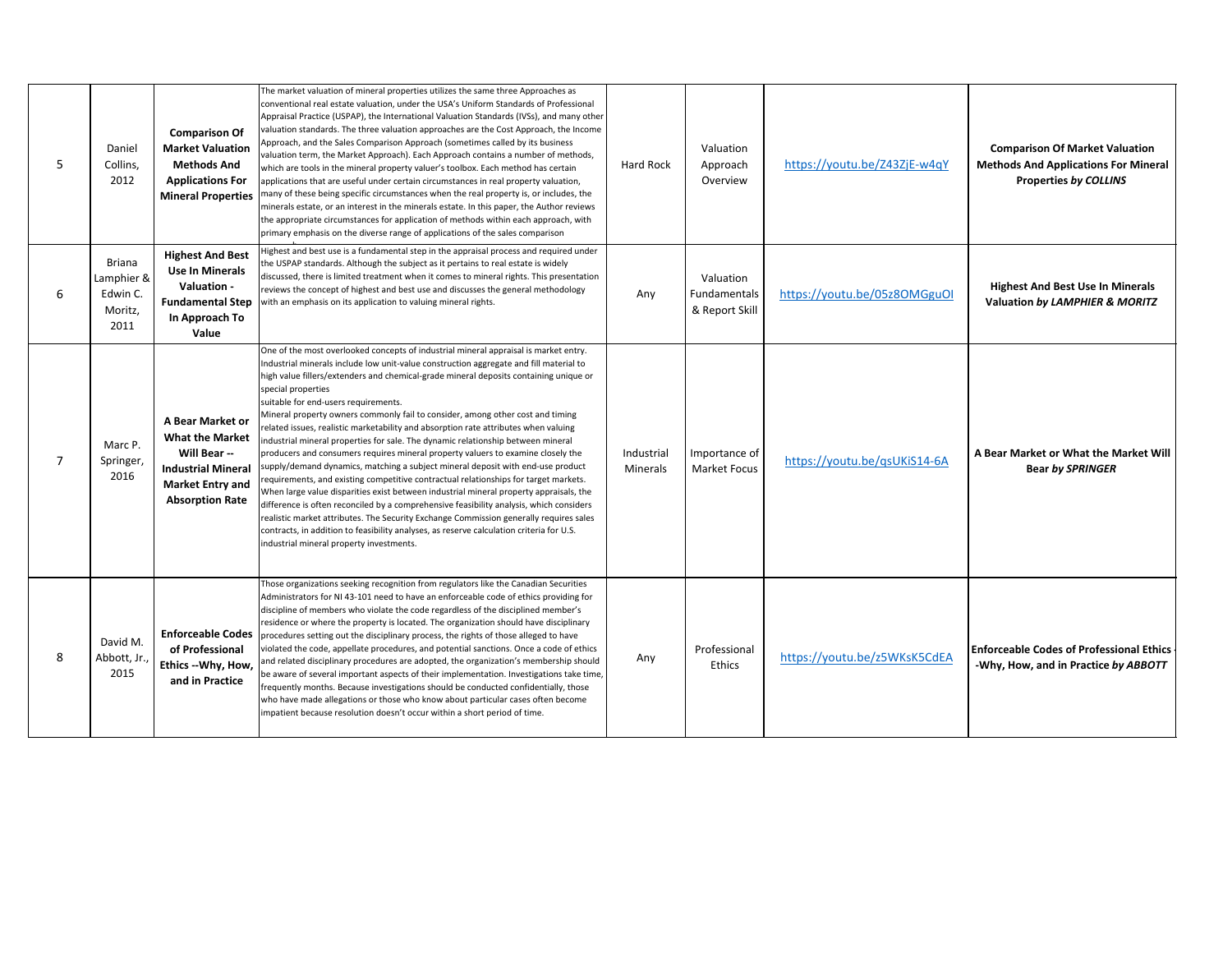| 9  | John B.<br>Gustavson,<br>2015                            | <b>Mineral property</b><br>Sales in<br>Pennsylvania                                                                               | The market for mineral properties in the Marcellus has matured. First, acreage with<br>historic low-royalty and lease bonus, some Held-by-Production, was augmented by a<br>giant land rush with high royalties (16-20%) and bonus in the thousands of dollars/acre.<br>The latter enabled mineral appraisal by the lease bonus approach. This was followed by<br>discoveries of liquid-rich "sweet spots". Royalty, or rather mineral property buyers<br>finally appeared including long-term individual investors as well as funds, brokers and<br>Case History: Actual even syndicators. Examples, some of them crass, will be given. These buyers together<br>with selling landowners now present a dynamic market. The transactions can be<br>researched and adjusted to provide comparable sales of actual mineral property. Ways<br>to arrive at "confidential" sales prices will be shown for Butler County.<br>Many parameters must be included when adjusting these sales prices to appraise<br>undeveloped mineral rights. Examples will be shown. Also, the old rule-of-thumb that<br>Fair Market Value equals a multiple of lease bonus was found still to be valid, albeit<br>adjusted to reflect the resource play nature of this and other shale plays.               | Oil & Gas<br>(Unconvention<br>al) | Sales<br>Comparison<br>Approach   | https://youtu.be/j06CDMBeodA | Case History: Actual Mineral property<br>Sales in Pennsylvania by GUSTAVSON                         |
|----|----------------------------------------------------------|-----------------------------------------------------------------------------------------------------------------------------------|---------------------------------------------------------------------------------------------------------------------------------------------------------------------------------------------------------------------------------------------------------------------------------------------------------------------------------------------------------------------------------------------------------------------------------------------------------------------------------------------------------------------------------------------------------------------------------------------------------------------------------------------------------------------------------------------------------------------------------------------------------------------------------------------------------------------------------------------------------------------------------------------------------------------------------------------------------------------------------------------------------------------------------------------------------------------------------------------------------------------------------------------------------------------------------------------------------------------------------------------------------------------------------------|-----------------------------------|-----------------------------------|------------------------------|-----------------------------------------------------------------------------------------------------|
| 10 | John J.<br>Manes &<br>Tyler N.<br>Quartiero,<br>2013     | <b>Lessons Learned:</b><br><b>Documentation &amp;</b><br>Recordkeeping On<br><b>Appraisals Used For</b><br>ion Purposes           | In late 2006, an appraiser working for CMC, Inc. prepared a mineral interest appraisal<br>report to be used for charitable conservation/donation purposes. In 2010, Special<br>Agents of the Internal Revenue Service's Criminal Investigation division performed an<br>unexpected investigation and audit of the appraiser and appraisal report. Following an<br>extensive review process, it was revealed that the landowners of the mineral property<br>fraudulently obtained title to the mineral property, and the possibility of collusion<br>between the landowner and appraiser was being investigated. The appraiser, appraisal<br>report and company were all determined by the Internal Revenue Service to not have<br>Conservation/Donat been involved, and the company was later asked to represent the Internal Revenue<br>Service with prosecution of the landowners. The author of this paper was not the<br>appraiser being investigated, however witnessed the overall process as an executive of<br>the company. Several valuable lessons about contracting, clients, donation appraisals,<br>reports and paperwork were learned.                                                                                                                                  | Any                               | <b>Report Skill</b>               | https://youtu.be/7TXWc7RF8ol | <b>Lessons Learned: Documentation &amp;</b><br>Recordkeeping On Appraisals by MANES<br>& QUARTIERO  |
| 11 | Timothy S.<br>Knobloch &<br>John B.<br>Gustavson<br>2013 | <b>Appraisal Lessons</b><br><b>Learned In The</b><br><b>Marcellus Shale</b>                                                       | Historically, FMV appraisals in the Appalachians were limited to valuing royalty income<br>from marginal wells for estate tax purposes. FMV was typically based on 1) a multiple of<br>monthly income and/or 2) production decline curve and related DCF analysis. The<br>Marcellus Shale with its significant future income from BCF-level reserves from<br>horizontal wells demanded the approach required to include also sales comparison and<br>ease bonus methods. Appraisals to date have focused on small, single-interest owners<br>n remote areas with limited Marcellus development, to much larger 70,000+ acre ORRI<br>valuation. The latter included properties owned by multiple individuals and with<br>multiple well operators, various stages of well development, but with limited public<br>data. Valuable lessons learned through these appraisals included: client-provided<br>information, "sticks-of-the-bundle" to be valued, lease limitations, Highest & Best Use,<br>adjustments of comparable sales, state and other public resources, company<br>presentations, lease broker interviews, variations in gas quality, water availability and<br>markets for natural gas and NGL's.                                                                        | Oil & Gas<br>(Shale)              | Valuation<br>Approach<br>Overview | https://youtu.be/jAEcLTA00VA | Appraisal Lessons Learned In The<br>Marcellus Shale by KNOBLOCH &<br><b>GUSTAVSON</b>               |
| 12 | John B.<br>Gustavson<br>2013                             | Appraisal and<br>Apportionment of<br><b>Unleased Oil and</b><br><b>Gas Mineral Rights</b><br>in the Williston<br>Basin, N. Dakota | Property is located at rim of Williston basin, underlain by Bakken shale. Owner wanted<br>to gift his minerals under IRS rules. Nearby test wells for Madison and Spearfish were<br>plugged and abandoned, but did not condemn the acreage. The paper describes the<br>resources based on geology. The author describes his estimate of Fair Market Value. The<br>Highest & Best Use is for exploration for oil/gas. Four approaches were considered: 1)<br>Risk-adjusted DCF was found unreliable, because of lack of lease and development<br>plans; 2) Lease Bonus approach was found to be equal to a DCF approach from the<br>andowner's standpoint from future leasing; 3) Sales Comparison was not useful as no<br>sales were found of severed minerals in a comparable setting, and 4) Cost approach was<br>not applicable, because no development costs were known to have been expended.<br>Therefore, the Lease Bonus approach was applied. Leasing patterns were observed and<br>the FMV was assessed. Finally, the landowner wanted an apportionment of the FMV<br>into the values of executive rights and non-participating royalty rights. The author<br>derived a schedule for apportionment based on probability for income for the two types<br>of property rights. | Oil & Gas<br>(Conventional)       | Case History                      | https://youtu.be/P1JAgttrTDo | <b>Appraisal and Apportionment of</b><br>Unleased Oil and Gas Mineral Rights by<br><b>GUSTAVSON</b> |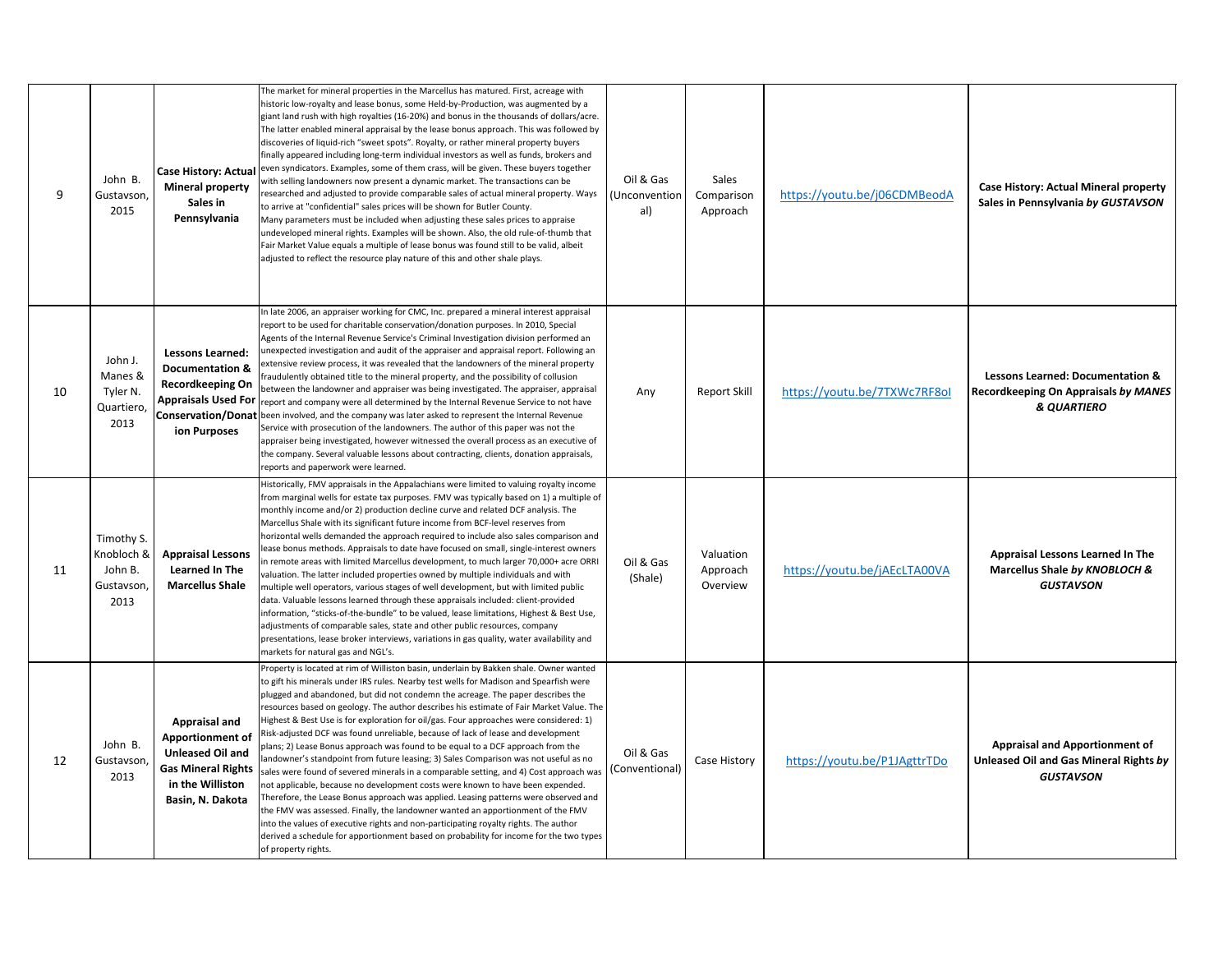| 13 | John B.<br>Gustavson,<br>2012        | <b>Trona Mineral</b><br><b>Estate Valuation,</b><br>Green River,<br>Wyoming                     | Case deals with soda ash made from trona. Property is located near producing mines.<br>Highest and best use of property is for the mining expansion into the property by<br>neighboring mines, once underground access has been achieved. This is expected in the<br>near future based on Mining Plans by two companies per State files.<br>The appraisal is based on three approaches of descending level of confidence, the<br>results of which have been reconciled. The three approaches are: Risk-adjusted DCF of<br>expected development and production (high confidence), Time-adjusted Prior<br>Fransaction of negotiated lease of identical property (low confidence), and Transaction<br>Comparison with executed mineral lease (low confidence). The Cost approach is<br>inapplicable, because of property's advanced stage of reserve knowledge. Thus, the<br>increase in value has surpassed the costs of original exploration activities.<br>The three approaches yielded results for reconciliation: DCF \$6.59 million, Prior<br>Transaction \$5.33 million and Comparable Transaction \$4.71 million. The reconciled<br>value by giving triple weight to DCF approach is \$5.96 million (\$6 million rounded). | Industrial<br>Minerals | Case History                                | https://youtu.be/J60n5Lgv8Ko | <b>Trona Mineral Estate Valuation, Green</b><br>River, Wyoming by GUSTAVSON          |
|----|--------------------------------------|-------------------------------------------------------------------------------------------------|---------------------------------------------------------------------------------------------------------------------------------------------------------------------------------------------------------------------------------------------------------------------------------------------------------------------------------------------------------------------------------------------------------------------------------------------------------------------------------------------------------------------------------------------------------------------------------------------------------------------------------------------------------------------------------------------------------------------------------------------------------------------------------------------------------------------------------------------------------------------------------------------------------------------------------------------------------------------------------------------------------------------------------------------------------------------------------------------------------------------------------------------------------------------------------------------------------------------------------|------------------------|---------------------------------------------|------------------------------|--------------------------------------------------------------------------------------|
| 14 | Gerald<br>Clark, 2011                | <b>Scope Of Work:</b><br><b>Building Block For</b><br><b>The Appraisal</b>                      | The unique characteristics of minerals appraisal have often been in conflict with<br>standards written for real property surface assets and businesses. Changes to U.S.<br>standards with the Uniform Standards for Professional Appraisal Practice (USPAP) and<br>international standards with the International Valuation Standards (IVS) are providing<br>more freedom to structure minerals appraisal that better meet the client's needs. It is<br>the appraiser's responsibility to establish a framework within the appraisal that leads to<br>credible results that are not misleading to the reader of the report. The appraiser<br>accomplishes this by first providing information expected by most readers of similar<br>reports. Then a course is set for the intended research and analysis to be performed,<br>clearly explaining the steps to be taken to develop the opinions and conclusions of the<br>finished work. This paper is intended to provoke thought on ways the appraiser may use<br>the scope of work to meet the client's needs, while at the same time accomplish a<br>credible minerals appraisal that is not misleading.                                                                     | Any                    | Valuation<br>Fundamentals<br>& Report Skill | https://youtu.be/zqzIPXXHCQ0 | Scope Of Work: Building Block For The<br><b>Appraisal by CLARK</b>                   |
| 15 | Gerald<br>Clark, 2011                | <b>Reconciliation In</b><br>Minerals Appraisals<br>- The Final<br><b>Adjustments</b>            | Often overlooked and hurried, the final reconciliation of an appraisal can bring home<br>the efforts of research and analysis that were presented in the pages that preceded it.<br>ust as an attorney presents closing arguments in a trial, the appraiser can sell his or her<br>opinion of value by summarizing points made throughout the appraisal and give added<br>weight to important specific ideas and concepts. This paper looks at some questions the<br>appraiser should be asking while writing the final reconciliation. It is also intended to<br>provoke thoughts on various methods that can be used to better convince the reader.                                                                                                                                                                                                                                                                                                                                                                                                                                                                                                                                                                           | Any                    | Valuation<br>Fundamentals<br>& Report Skill | https://voutu.be/NRrCrXMxdD4 | Reconciliation In Minerals Appraisals by<br><b>CLARK</b>                             |
| 16 | Bereket A.<br>Berhe, et<br>al., 2016 | <b>Mineral Valuation</b><br>in a World of<br><b>Volatile and Cyclical</b><br><b>Commodities</b> | The fortunes of mining companies and their implied value are tied to cycles - both<br>economic and commodity - within which they operate. Hence the determination of<br>appropriate future metal prices is one of the most critical factors faced by mineral<br>valuators especially for advanced projects. Price, and hence revenue, is usually the most<br>sensitive input to the valuation model. Empirical studies of past forecasts show that the<br>success rate for commodity price forecasting is very poor. This paper explores various<br>approaches and comments on their strengths and weaknesses. We conclude that<br>careful evaluation of long-term metal prices is a key element and is hardly a luxury that<br>can be left to simple averages or rules of thumb.                                                                                                                                                                                                                                                                                                                                                                                                                                               | <b>Hard Rock</b>       | <b>Price Forecast</b><br>in DCF<br>Approach | https://voutu.be/pc9vxgAsAnY | <b>Mineral Valuation in a World of Volatile</b><br>and Cyclical Commodities by BERHE |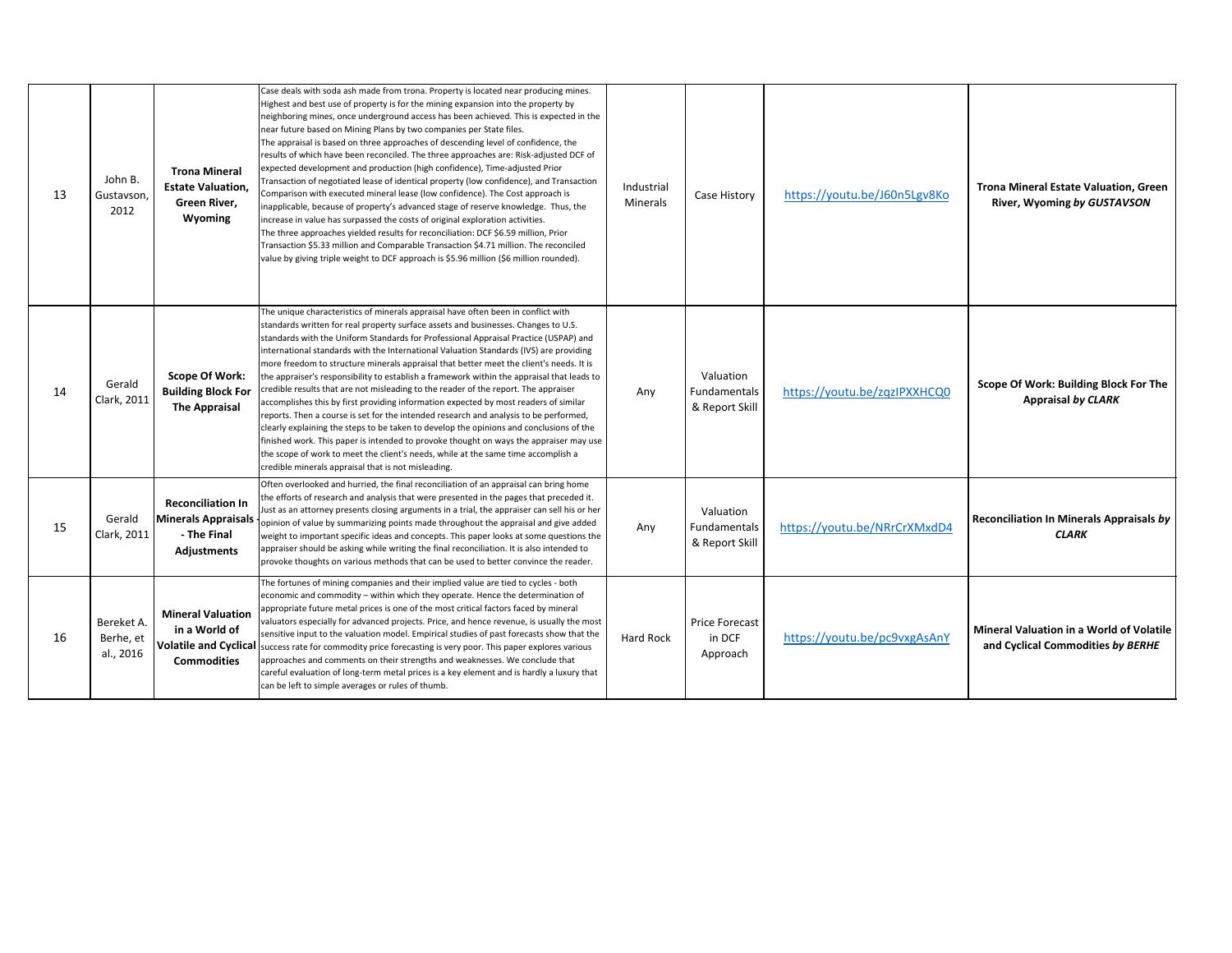| 17 | Alan Stagg,<br>2017                               | The Implications of<br>the Use of a Single<br><b>Financial Model in</b><br>the Income<br><b>Approach to Value</b>               | It is common in conducting mineral appraisals in which the standard of value is market<br>value for the appraiser to develop a single discounted cash flow model as the basis for<br>the opinion of value. Implicit in this technique is the assumption that there is a one<br>hundred percent probability that the input used in constructing the model will occur.<br>Upon even the most modest reflection, it should be evident that this is not going to be<br>the case. The author's experience in working with those involved in mergers and<br>acquisitions affirms the general use of multiple financial models in establishing a<br>proposed purchase price, with various iterations of the financial model addressing<br>uncertainty (or, risk) and the sensitivity of value to variations in the input. By definition,<br>one would expect an opinion of market value to reflect the practices of market<br>participants, and that the opinion thus would have addressed these issues. In this<br>presentation, the author addresses the probabilistic technique in developing an opinion<br>of market value using the income approach to value and provides examples of its use.                                                                                                 | Any  | Sensitivities in<br>Using the DCF<br>Approach | https://www.youtube.com/watch?v=T52<br>05MV8TM0&list=PLSyEszj4tCd2QdJc-<br>XjRmnsSYp6rWkhXh&t=0s&index=17 | The Implications of the Use of a Single<br>Financial Model in the Income Approach<br>to Value by STAGG           |
|----|---------------------------------------------------|---------------------------------------------------------------------------------------------------------------------------------|----------------------------------------------------------------------------------------------------------------------------------------------------------------------------------------------------------------------------------------------------------------------------------------------------------------------------------------------------------------------------------------------------------------------------------------------------------------------------------------------------------------------------------------------------------------------------------------------------------------------------------------------------------------------------------------------------------------------------------------------------------------------------------------------------------------------------------------------------------------------------------------------------------------------------------------------------------------------------------------------------------------------------------------------------------------------------------------------------------------------------------------------------------------------------------------------------------------------------------------------------------------------------------------------|------|-----------------------------------------------|-----------------------------------------------------------------------------------------------------------|------------------------------------------------------------------------------------------------------------------|
| 18 | Amy<br>Jacobsen<br>and Robert<br>Cameron,<br>2018 | Cash Flow Models -<br><b>Evaluations Versus</b><br><b>Valuations</b>                                                            | Cash flow modeling is a widely accepted tool for evaluating and valuing mineral<br>projects. But the appropriate application of this tool is often misunderstood. The use<br>and results of a cash flow model can be quite different when applied to evaluations<br>versus valuations. The net present value determined in the process of evaluating a<br>project may not necessarily indicate the value of the project in terms of standard<br>valuation methodologies. This paper provides a comparison of the use, application,<br>methods, inputs and results for cash flow models that are used in valuations as opposed<br>n evaluations                                                                                                                                                                                                                                                                                                                                                                                                                                                                                                                                                                                                                                               | Any  | See Title                                     | https://www.youtube.com/watch?v=uT<br>wNEI6HQpg&list=PLSyEszj4tCd2QdJc-<br>XjRmnsSYp6rWkhXh&t=0s&index=18 | <b>Cash Flow Models - Evaluations Versus</b><br>Valuations by JACOBSON & CAMERON                                 |
| 19 | Donald<br>Lumm,<br>2018                           | Desktop Data<br><b>Evaluation and</b><br><b>Qualifications for</b><br><b>Coal Reserve</b><br><b>Estimation and</b><br>Valuation | Desktop studies and summary reports of coal reserve tonnage estimates prepared by<br>geologists and mining engineers are typically used by mineral appraisers to prepare a<br>subsequent, independent appraisal report for a subject property. Although the mineral<br>appraiser may himself be an established professional geologist or mining engineer,<br>there is often a disconnect in the use and application of the reserve report for<br>producing a mineral valuation. For example, the "reserve report" may not completely<br>conform to SEC or CIRIRSCO guidelines, and instead be purposed for obtaining a lease or<br>mine permit on a property, for extending the life of a mine property, or for reasons<br>other than banking or investment. Moreover, the tonnage estimates may be based<br>upon thickness modeling and mapping sourced from incomplete, inaccurate, or<br>unverifiable borehole or coal quality data. The mineral appraiser should thus have a<br>firm understanding of the data and methodology used in the tonnage estimates, and<br>should question or reject the tonnage estimates from these reports. This presentation<br>will review the qualifications of desktop data for use in coal reserve reports and some of<br>the guidelines in reporting. | Coal | Importance of<br>Due Diligence                | https://www.youtube.com/watch?v=iLu<br>SFY1BYs0&t=0s&index=19&list=PLSyEszj<br>4tCd2QdJc-XjRmnsSYp6rWkhXh | Desktop Data Evaluation and<br><b>Qualifications for Coal Reserve</b><br><b>Estimation and Valuation by LUMM</b> |
| 20 | Fredric<br>Pirkle &<br>William<br>Bagby, 2019     | <b>Three Pillars of</b><br><b>Mineral Valuation</b>                                                                             | The International Mineral Valuation (IMVAL) Committee, founded in 2012, develops<br>strategies for conducting mineral valuations. These strategies, have been developed into<br>a mineral asset valuation template called the International Mineral Property Valuation<br>Standards Template and is part of IMVAL's work to establish consistent international<br>standards for mineral property valuation and reporting. This template is a living<br>document that is updated from time to time and is based on three core values or pillars<br>[fundamental principles): Competence, Materiality, and Transparency. Objectivity,<br>Independence, and Reasonableness may be applied as required by national codes or<br>standards. The Template harmonizes international standards for valuation of mineral<br>assets as real estate and represents a consensus of current good practices. It is not a<br>stand-alone reporting code and does not supersede existing national reporting<br>standards. The Template deals with Valuation, which is distinct from Evaluation.                                                                                                                                                                                                               | Any  | Fundamental<br>Valuation<br>Principles        | https://www.youtube.com/watch?v<br>=HVnYSkSugoE&list=PLSyEszj4tCd2Q<br>dJc-XjRmnsSYp6rWkhXh&index=20      | Three Pillars of Mineral Valuation by<br><b>PIRKLE &amp; BAGBY</b>                                               |